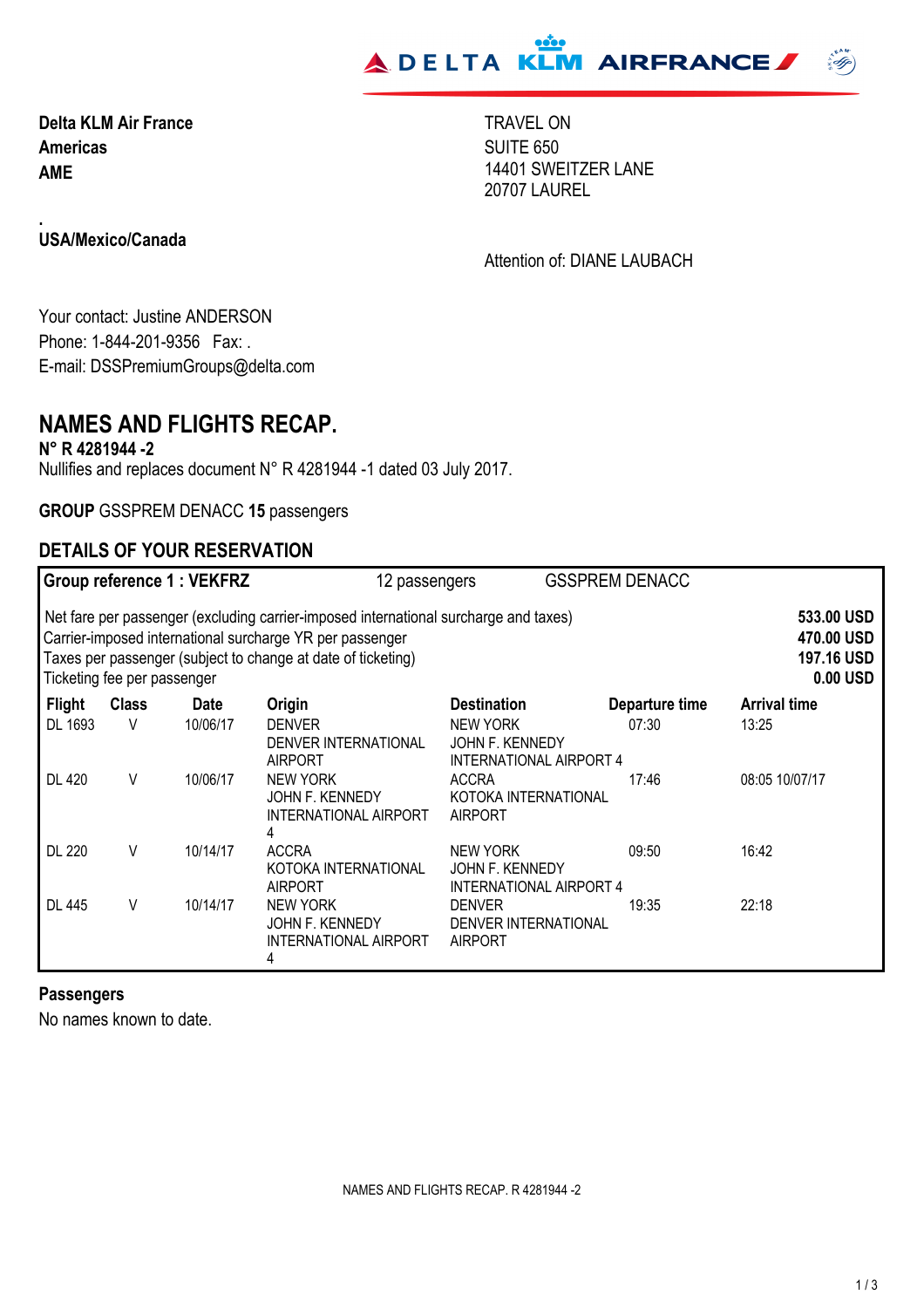# **ADELTA KLM AIRFRANCE**

|                                                                                                                                                                                                                                                 |              | Group reference 2 : N9FATL | 1 passengers                                                            |                                                               | <b>GSSPREM DENACC</b>                              |                     |
|-------------------------------------------------------------------------------------------------------------------------------------------------------------------------------------------------------------------------------------------------|--------------|----------------------------|-------------------------------------------------------------------------|---------------------------------------------------------------|----------------------------------------------------|---------------------|
| Net fare per passenger (excluding carrier-imposed international surcharge and taxes)<br>Carrier-imposed international surcharge YR per passenger<br>Taxes per passenger (subject to change at date of ticketing)<br>Ticketing fee per passenger |              |                            |                                                                         |                                                               | 542.00 USD<br>470.00 USD<br>197.16 USD<br>0.00 USD |                     |
| <b>Flight</b>                                                                                                                                                                                                                                   | <b>Class</b> | <b>Date</b>                | Origin                                                                  | <b>Destination</b>                                            | Departure time                                     | <b>Arrival time</b> |
| DL 1693                                                                                                                                                                                                                                         | V            | 10/06/17                   | <b>DENVER</b><br>DENVER INTERNATIONAL<br><b>AIRPORT</b>                 | <b>NEW YORK</b><br>JOHN F. KENNEDY<br>INTERNATIONAL AIRPORT 4 | 07:30                                              | 13:25               |
| <b>DL 420</b>                                                                                                                                                                                                                                   | V            | 10/06/17                   | <b>NEW YORK</b><br><b>JOHN F. KENNEDY</b><br>INTERNATIONAL AIRPORT<br>4 | <b>ACCRA</b><br>KOTOKA INTERNATIONAL<br><b>AIRPORT</b>        | 17:46                                              | 08:05 10/07/17      |
| <b>DL 220</b>                                                                                                                                                                                                                                   | V            | 10/14/17                   | <b>ACCRA</b><br>KOTOKA INTERNATIONAL<br><b>AIRPORT</b>                  | NEW YORK<br>JOHN F. KENNEDY<br><b>INTERNATIONAL AIRPORT 4</b> | 09:50                                              | 16:42               |
| <b>DL 445</b>                                                                                                                                                                                                                                   | V            | 10/14/17                   | <b>NEW YORK</b><br>JOHN F. KENNEDY<br><b>INTERNATIONAL AIRPORT</b><br>4 | <b>DENVER</b><br>DENVER INTERNATIONAL<br><b>AIRPORT</b>       | 19:35                                              | 22:18               |

## **Passengers**

No names known to date.

|                                                                                                                                                                                                                                                 |              | <b>Group reference 3: V2T4SH</b> | passengers                                                                     |                                                               | <b>GSSPREM DENACC</b> |                                                    |
|-------------------------------------------------------------------------------------------------------------------------------------------------------------------------------------------------------------------------------------------------|--------------|----------------------------------|--------------------------------------------------------------------------------|---------------------------------------------------------------|-----------------------|----------------------------------------------------|
| Net fare per passenger (excluding carrier-imposed international surcharge and taxes)<br>Carrier-imposed international surcharge YR per passenger<br>Taxes per passenger (subject to change at date of ticketing)<br>Ticketing fee per passenger |              |                                  |                                                                                |                                                               |                       | 542.00 USD<br>470.00 USD<br>197.16 USD<br>0.00 USD |
| <b>Flight</b>                                                                                                                                                                                                                                   | <b>Class</b> | Date                             | Origin                                                                         | <b>Destination</b>                                            | Departure time        | <b>Arrival time</b>                                |
| DL 1693                                                                                                                                                                                                                                         | V            | 10/06/17                         | <b>DENVER</b><br>DENVER INTERNATIONAL<br><b>AIRPORT</b>                        | <b>NEW YORK</b><br>JOHN F. KENNEDY<br>INTERNATIONAL AIRPORT 4 | 07:30                 | 13:25                                              |
| <b>DL 420</b>                                                                                                                                                                                                                                   | V            | 10/06/17                         | <b>NEW YORK</b><br><b>JOHN F. KENNEDY</b><br><b>INTERNATIONAL AIRPORT</b><br>4 | <b>ACCRA</b><br>KOTOKA INTERNATIONAL<br><b>AIRPORT</b>        | 17:46                 | 08:05 10/07/17                                     |
| <b>DL 220</b>                                                                                                                                                                                                                                   | V            | 10/14/17                         | <b>ACCRA</b><br>KOTOKA INTERNATIONAL<br><b>AIRPORT</b>                         | <b>NEW YORK</b><br>JOHN F. KENNEDY<br>INTERNATIONAL AIRPORT 4 | 09:50                 | 16:42                                              |
| <b>DL 445</b>                                                                                                                                                                                                                                   | V            | 10/14/17                         | <b>NEW YORK</b><br><b>JOHN F. KENNEDY</b><br><b>INTERNATIONAL AIRPORT</b><br>4 | <b>DENVER</b><br>DENVER INTERNATIONAL<br><b>AIRPORT</b>       | 19:35                 | 22:18                                              |

### **Passengers**

No names known to date.